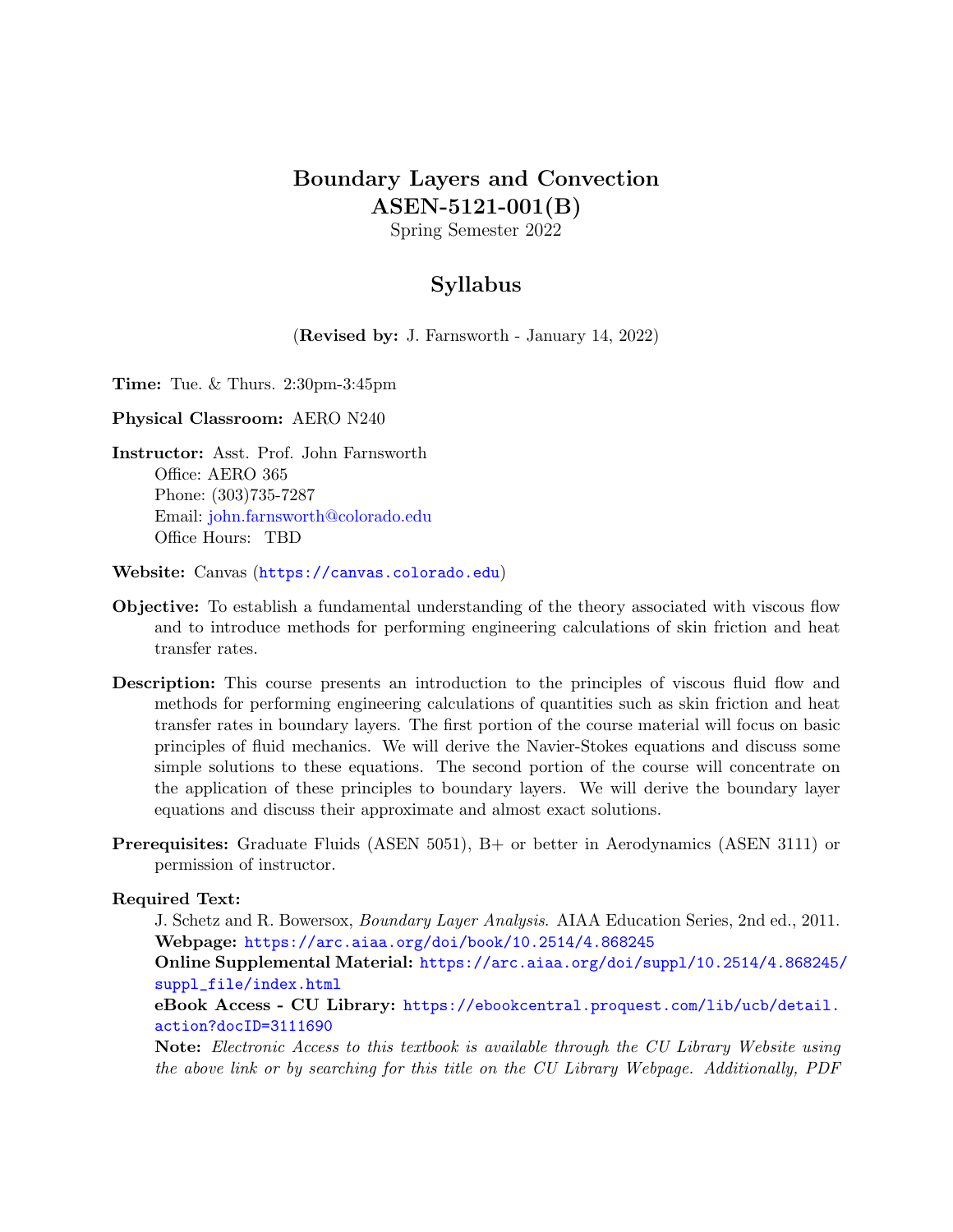copies of the individual chapters can be downloaded from the above site. A physical copy of this book has also been placed on the course reserves at the Gemmill (Engineering, Math, Physics) Library.

#### Supplemental References:

1. F. White, Viscous Fluid Flow. McGraw-Hill, 3rd ed., 2006.

Webpage: [https://www.mheducation.com/highered/product/viscous-fluid-flow-whi](https://www.mheducation.com/highered/product/viscous-fluid-flow-white/M0072402318.html)te/ [M0072402318.html](https://www.mheducation.com/highered/product/viscous-fluid-flow-white/M0072402318.html) Note: There is no electronic/online access to this book from the CU Library, but a physical copy of this book has also been placed on the course reserves at the Gemmill (Engineering, Math, Physics) Library.

2. H. Schlichting and K. Gersten, Boundary Layer Theory. Springer, 9th ed., 2017. Webpage: <https://www.springer.com/us/book/9783662529171>

Note: An electronic (PDF) copy of this book can be downloaded through the publisher webpage (above) while you are connected to the CU Campus Network as a part of the CU Library subscriptions. A physical copy of this book has also been placed on the course reserves at the Gemmill (Engineering, Math, Physics) Library.

3. An Album of Fluid Motion, Van Dyke, Parabolic Press, 1982.

Note: Online access to this book is provided by https://www.efluids.com/and specifically a copy of this book can be downloaded on a public Google drive through this link: [Album of](https://drive.google.com/file/d/0B5UvitjuXx-bVWdoMFQxUXlZek0/view?resourcekey=0-6l7d0NYe7FY8muhx8pCL8A) [Fluid Motion PDF.](https://drive.google.com/file/d/0B5UvitjuXx-bVWdoMFQxUXlZek0/view?resourcekey=0-6l7d0NYe7FY8muhx8pCL8A)

4. National Committee for Fluid Mechanics Films (NCFMF), Shapiro. Note: Online archive at: http://web.mit.edu/hml/ncfmf.html.

Content: An outline of the course content is included below:

- 1. Introduction to Viscous Flows
	- Properties of a Fluid / Laminar Transport Properties
	- Boundary Conditions
	- Conservation of Mass
	- Conservation of Momomentum (Navier-Stokes Equations)
	- Conservation of Energy
	- Non-dimensional Form of Conservation Equations
	- Boundary Layer Assumptions & Equations
	- Separation & Kutta Condition
	- Non-Newtonian Fluid Flow
	- Laminar vs. Turbulent Flow
- 2. Integral Boundary Layer Equations & Analysis
	- Definition of a Control Volume
	- Integral Momentum Equation
	- Boundary Layer Thickness Definitions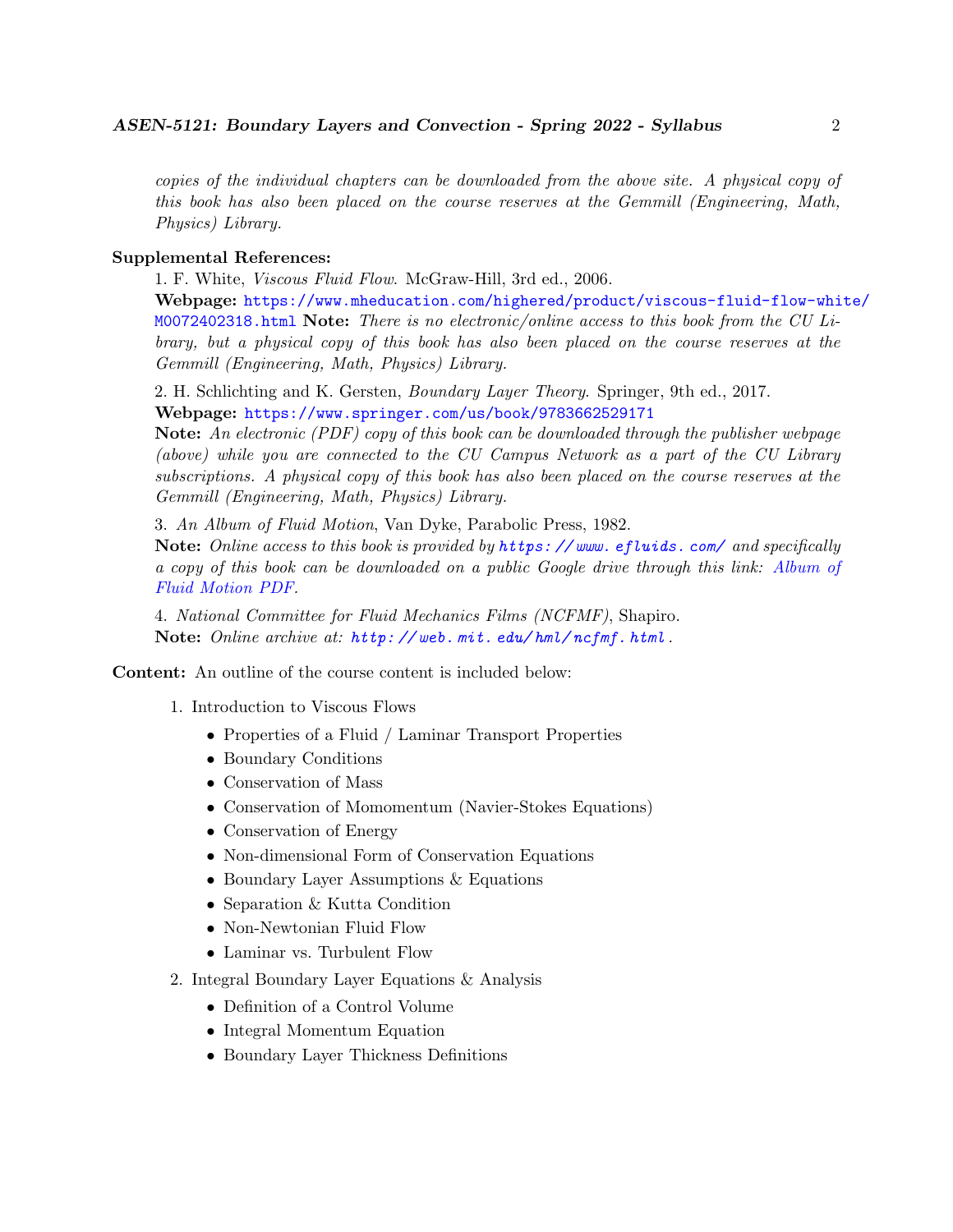- Pohlhausen Method
- Thwaites-Walz Method
- Impact of Suction & Injection
- Integral Energy Equation
- Unheated Starting Length Problem
- Varying Wall Temperature & Pressure Gradients
- Integral Species Equation
- Relationship between Wall Friction, Heat Transfer, & Mass Transfer
- 3. Incompressible Laminar Boundary Layer Flows
	- Exact Solutions for Parallel Flows (Couette, Poiseuille, Stokes Flows)
	- Similarity Solutions for the Momentum Equation
	- Blasius Solution for a Flat Plate
	- Falkner-Skan Solutions for a Flat Plate with Pressure Gradient
	- Similarity Solutions for the Energy Equation
	- Similarity Solutions with Suction & Injection
	- Summary of Numerical Solution Methods
- 4. Compressible Laminar Boundary Layer Flows
	- Viscous Heating
	- Influence of Prandtl Number
	- Compressiblity Transforms
	- Integral Method for Compressible Flow
	- Solution for Compressible Flow over a Flat Plate
	- Stagnation Point Solutions for Compressible Flow
	- Flows with Mass Transfer
	- Real Gas Effects
	- Pressure Gradients & Separation in High-Speed Flows
	- Interactions in Hypersonic Flows
- 5. Laminar Free Shear Flows
	- Simple Shear Layers
	- Jets & Wakes
- 6. Transition to Turbulent Flows
	- Stability of Laminar Flows (In General)
	- Stability of an Inviscid Flows (Kelvin-Helmholtz Instability)
	- Stability of Parallel Flows
	- Prediction of Transition
	- Classification & Evolution of Transition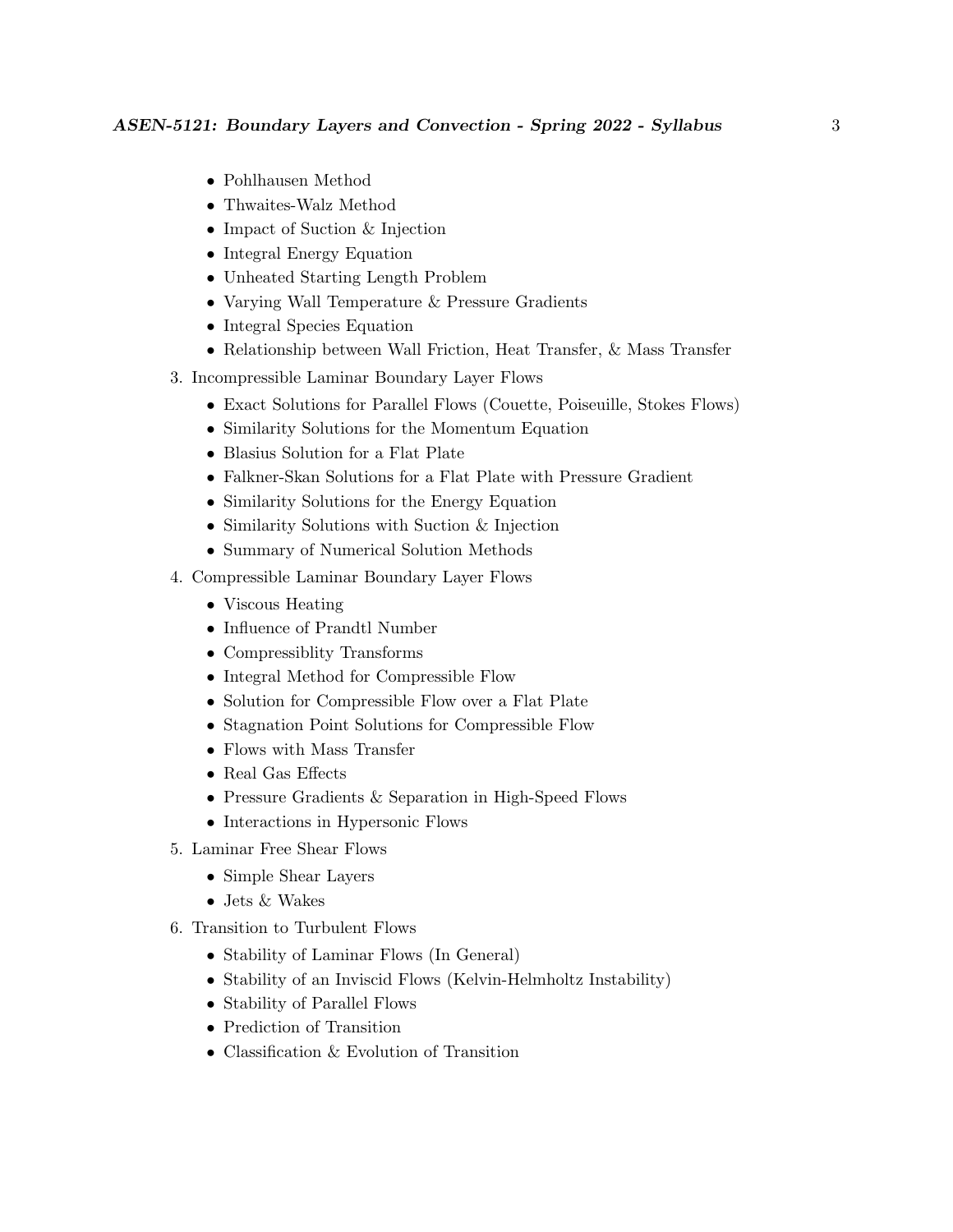- Impact of Freestream Turbulence, Pressure Gradient, Wall Roughness, Mach Number, Suction/Injection, and Heating/Cooling on Transition
- 7. Incompressible Turbulent Boundary Layer Flows
	- The Nature of Turbulent Flow
	- Reynolds-Averaged Navier-Stokes Equations
	- Description of the Mean Flow over a Flat Plate
	- Effect of Roughness, Suction/Injection, & Pressure Gradient
	- Other Empirical Turbulence Information
	- Mean Flow Integral Methods
	- Mean Flow Model for Eddy Viscosity and Mixing Length
	- Summary of other Turbulence Modeling Approaches

Student Learning Outcomes: The basic learning objectives for the course are outlined below:

- 1. Understand concept of viscous fluid flows and basic conservation laws (to derive basic governing equations).
- 2. Be able to find solution to simple viscous flows.
- 3. Ability to derive boundary layer equations and find their solution (including similarity analysis and integral methods).
- 4. Develop basic understanding of transition and turbulence as well as compressible boundary layers.
- Class Format: The class meets twice a week for an hour and fifteen minutes of formal lecture and discussion. Prior to each lecture, students should complete the assigned readings to make the most efficient usage of time and to address any questions they may have on the content. The lectures will be administered in a hybrid format, allowing for both in-person and online synchronous attendance. The lectures will also be recorded using the video and audio capture capabilities within the classroom to allow for asynchronous viewing. The lecture recordings will be made available through the course website within 24 hrs. following each lecture.

In addition to lecture, office hours will be held twice per week for one hour each. Office hours will also be administered in an hybrid fashion allowing for in-person and online synchronous attendance. Discussion during office hours will not be recorded. Office hours will be used to address student questions about the course content, homework assignments, and projects. Generally, office hours will be used to address public questions open to the full class. If a student has concerns that they would like to discuss with the professor in private, they are encouraged to schedule an individual meeting outside of office hours.

Grading: The table below presents the grading structure for the course.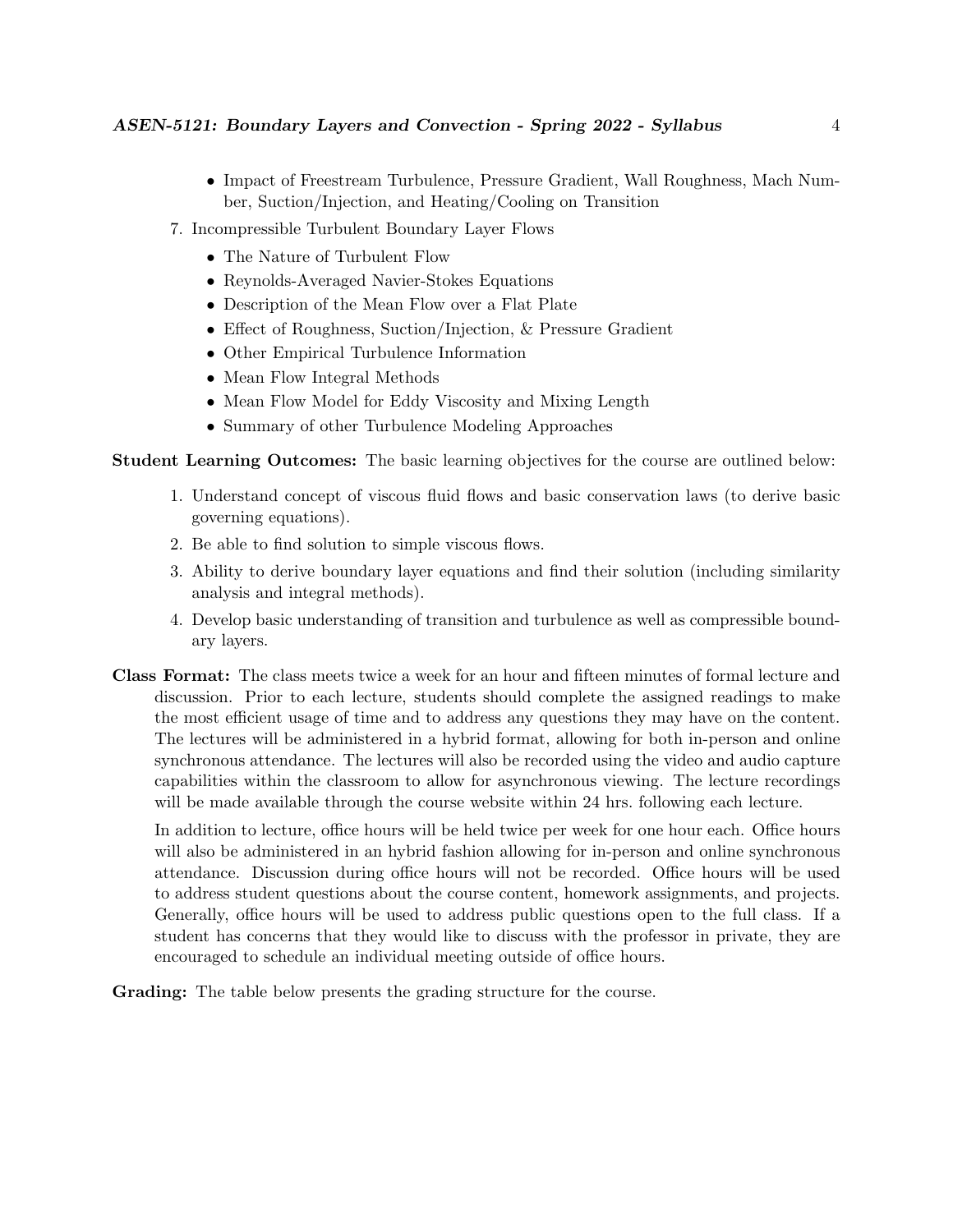| Concept Quizzes        | $10\%$ |
|------------------------|--------|
| Homework Assignments   | 25%    |
| Mid-term Concept Exams | 20%    |
| Final Project          | 25%    |
| Final Concept Exam     | 20%    |
| Total                  | 100%   |

Grades will be posted to the class website (Canvas). This class is not graded on a "curve"; there are absolute expectations of performance. However, the Professor reserves the right to normalize the class grades based on the highest performance in the class.

- Concept Quizzes: Weekly concept quizzes will be conducted through the class webpage on Canvas. Concept quizzes will focus on the conceptual content primarily associated with the lecture and readings during the week they are scheduled, but can also include other content covered in prior weeks. The concept quizzes will be released on Monday at 12:00 am and will be due the following Sunday at 11:59 pm. Students will have fifteen minutes to complete each quiz, and students will be able to take each concept quiz as many times as they like before it is due. This allows students to retake each quiz to help them identify, practice, and comprehend important concepts until they have mastered the content. The concept quizzes will be closed-book and collaboration is prohibited. There will be no make-up concept quizzes, however the lowest quiz grade will be dropped.
- Homework Assignments: Homework problem sets will be assigned approximately every two weeks during the first two-thirds of the semester. Homework assignments will always be due by 11:59pm on Thursday. Students will submit their completed homework electronically using Gradescope, which they can access through the class website on Canvas. Late homework assignments can be submitted, but their value will be aged 20% per day (24 hrs) after the deadline up until the release of the solution at which point a student will receive a 0% for the homework. The lowest homework grade will be dropped from the homework assignment average.

Homework assignments will focus on problem solving to develop and assess a student's ability to implement the prediction and analysis tools discussed in class. Students can expect the homework assignments to have challenging and involved problems that may take over a week of effort (off and on) to complete with the discussion and assistance from the instructor. Some assignments require access to a computer, basic programming skills, and familiarity with some programming languages and/or environments similar to what is covered in introductory computing courses. Collaboration is permitted on homework. You may discuss the means and methods for formulating and solving problems and even compare answers, but you are not free to copy someone's assignment. Copying material from any resource (including solutions manuals) and submitting it as one's own is considered plagiarism and is an Honor Code violation (and will be reported as such). Remember, the less you think about the problems yourself, the less you actually learn.

Final Project: During the last one third of semester a comprehensive boundary layer prediction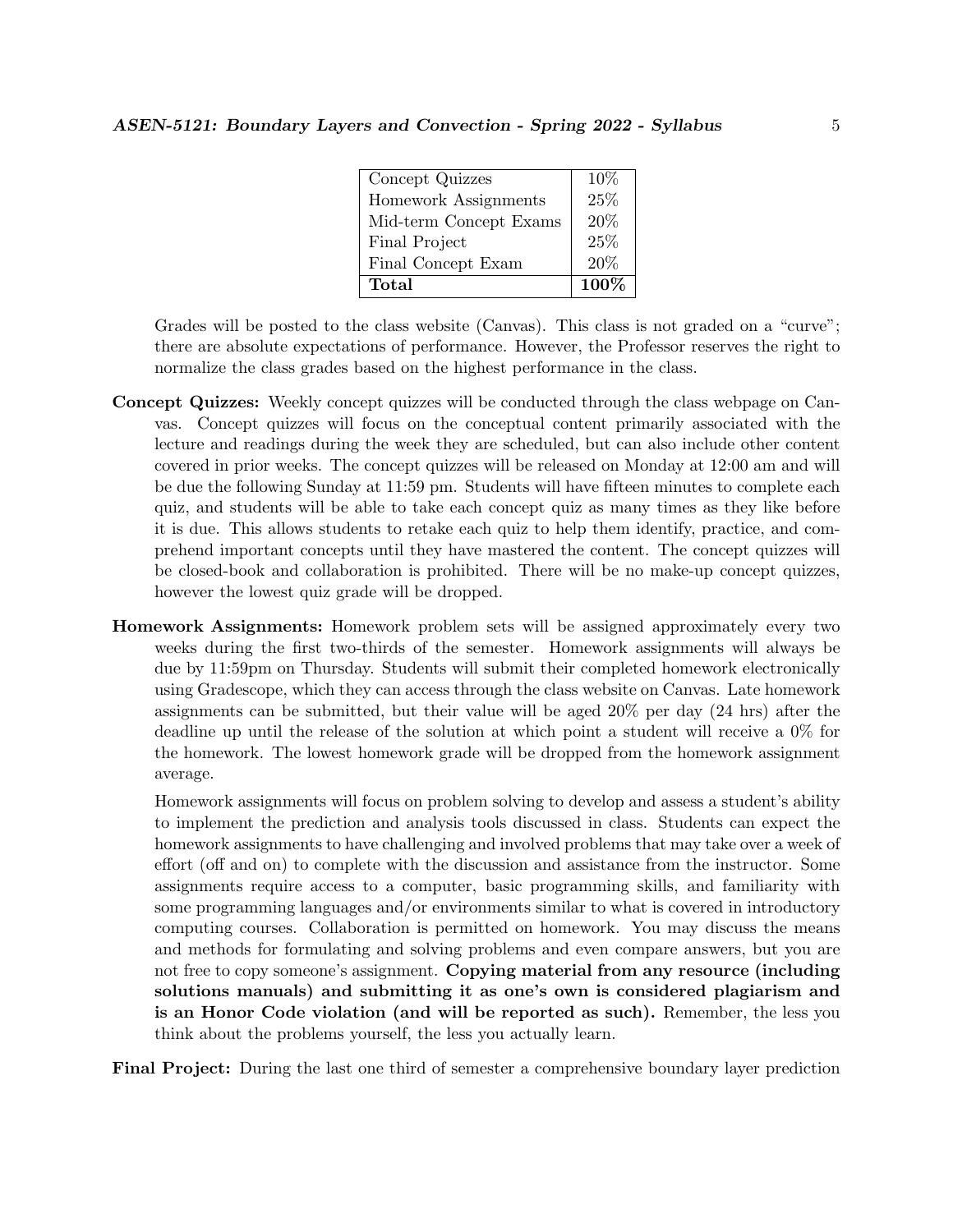and analysis project will be assigned in place of regular homework assignments. The project will include two parts: 1) the analysis of experimental boundary layer data (provided by the instructor) and 2) the computational simulation of boundary layers using computational fluid dynamics. As part of this project, students will be expected to demonstrate the prediction and analysis methods and tools developed through the semester on actual boundary layer data to demonstrate a comprehensive understanding of the subject. The project will due by 11:59pm on April 28, 2022 (the last day of class). To summarize the project activities and results students will each submit a report, no longer than 10 pages inclusive of all figures, tables, and references in a PDF format to Canvas.

As with the homework assignments, collaboration is permitted ,but students are each expected to complete an individual project, in full. You may discuss the means and methods for formulating and solving problems and even compare answers, but you are not free to copy someone's assignment. Copying material from any resource (including textbooks, technical papers and reports) and submitting it as one's own is considered plagiarism and is an Honor Code violation (and will be reported as such). Additionally, each report will be analyzed for plagiarism to ensure that it is the original work of the student. Additional details on the expectations and implementation will be provided when the project is officially assigned and released to the students around week 10 (the week before spring break).

Concept Exams: Three concept exams, two mid-term and one final, will be utilized to asses the students aptitude in the course material. The exams will be closed-book and collaboration will not be permitted. The exams will focus on conceptual assessment of understanding of the content discussed in the class. Much of the content covered in these exams will build-off of the questions in the concept quizzes, however in addition to true/false, multiple choice, and fill in the blank questions students should also expect short answer questions that require them to explain, drawn, and annotate important theories and concepts covered throughout the course. Exams will be timed appropriately for the material covered (30-45 min for the midterm exams and 1.5 hrs for the final) and students must either attend the exam period in-person in the assigned classroom on the defined exam days or identify an exam proctor and time to take the exam (if they are participating in the class in an asynchronous mode). Note that the remainder of the lecture period will be used to present new materiel after the mid-term concept exams, on the days which they are assigned.

Collaboration on exams, using another student's work as your own, or allowing another student to use your work as their own is academic misconduct and is not tolerated. If you are caught in any of these activities, you will receive a grade of "F" for the course and a report as an Honor Code Violation for further review and action. The Final Concept Exam will administered during the assigned final exam period for the course and will be cumulative for the semester. Additionally students should be aware of the university's [Final Exam Policy.](http://www.colorado.edu/policies/final-examination-policy)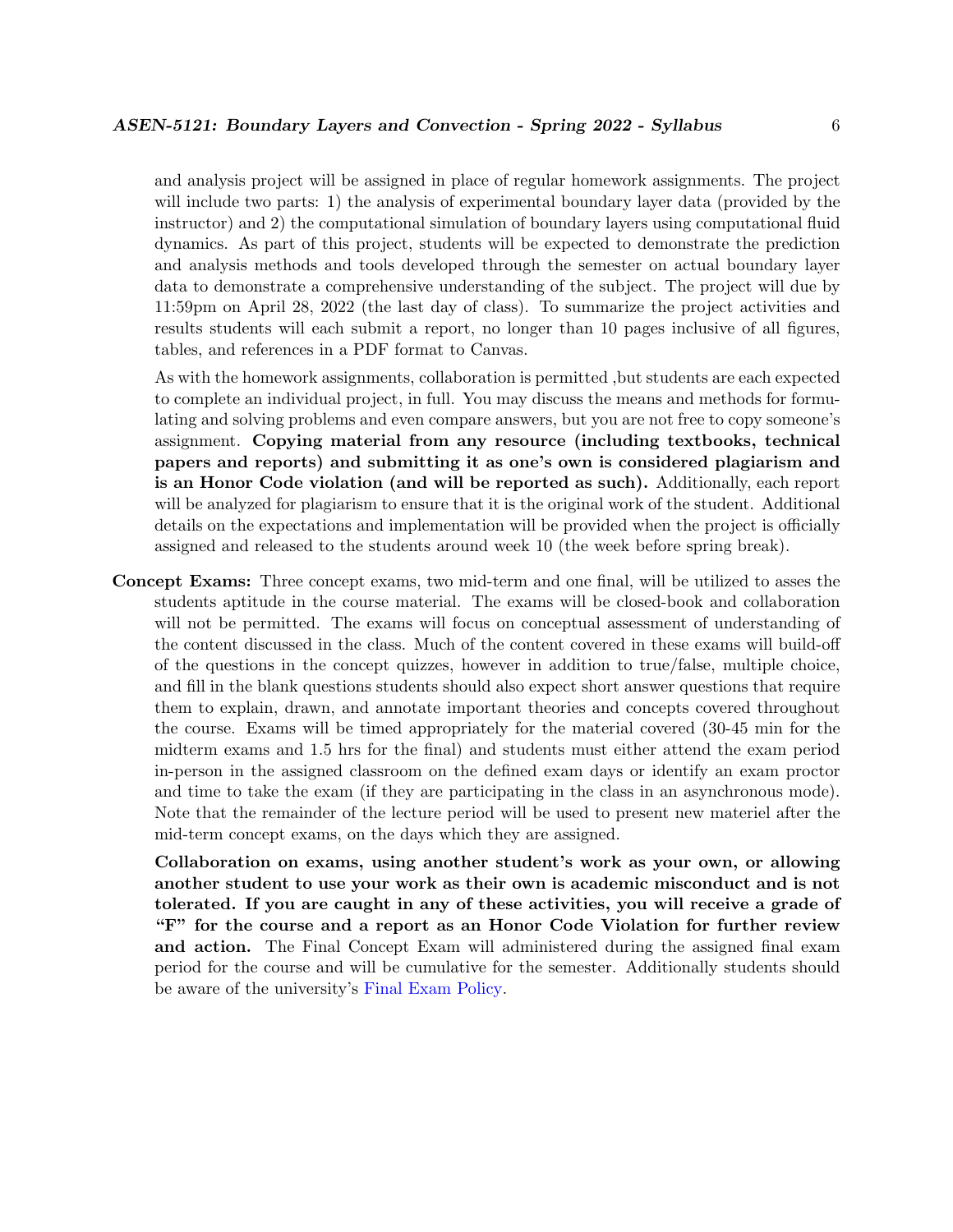#### Exam Schedule:

Mid-term Concept Exam 1: Date: Thursday 10 February 2022 Time: 2:30pm - 3:45pm Location: AERO N240

#### Mid-term Concept Exam 2:

Date: Thursday 17 March 2022 Time: 2:30pm - 3:45pm Location: AERO N240

### Final Concept Exam (Cumulative):

Date: Sunday 01 May 2022 Time: 4:30pm - 7:00pm Location: AERO N240 (tentative)

- Classroom Behavior: Both students and faculty are responsible for maintaining an appropriate learning environment in all instructional settings, whether in person, remote or online. Those who fail to adhere to such behavioral standards may be subject to discipline. Professional courtesy and sensitivity are especially important with respect to individuals and topics dealing with race, color, national origin, sex, pregnancy, age, disability, creed, religion, sexual orientation, gender identity, gender expression, veteran status, political affiliation or political philosophy. For more information, see the policies on [classroom behavior](http://www.colorado.edu/policies/student-classroom-and-course-related-behavior) and the [Student](https://www.colorado.edu/sccr/student-conduct) [Conduct & Conflict Resolution policies.](https://www.colorado.edu/sccr/student-conduct)
- Requirements for COVID-19: As a matter of public health and safety, all members of the CU Boulder community and all visitors to campus must follow university, department and building requirements and all public health orders in place to reduce the risk of spreading infectious disease. Students who fail to adhere to these requirements will be asked to leave class, and students who do not leave class when asked or who refuse to comply with these requirements will be referred to [Student Conduct and Conflict Resolution.](https://www.colorado.edu/sccr/) For more information, see the policy on [classroom behavior](http://www.colorado.edu/policies/student-classroom-and-course-related-behavior) and the [Student Code of Conduct.](http://www.colorado.edu/osccr/) If you require accommodation because a disability prevents you from fulfilling these safety measures, please follow the steps in the "Accommodation for Disabilities" statement on this syllabus.

CU Boulder currently requires masks in classrooms and laboratories regardless of vaccination status. This requirement is a precaution to supplement CU Boulder's COVID-19 vaccine requirement. Exemptions include individuals who cannot medically tolerate a face covering, as well as those who are hearing-impaired or otherwise disabled or who are communicating with someone who is hearing-impaired or otherwise disabled and where the ability to see the mouth is essential to communication. If you qualify for a mask-related accommodation, please follow the steps in the "Accommodation for Disabilities" statement on this syllabus. In addition, vaccinated instructional faculty who are engaged in an indoor instructional activity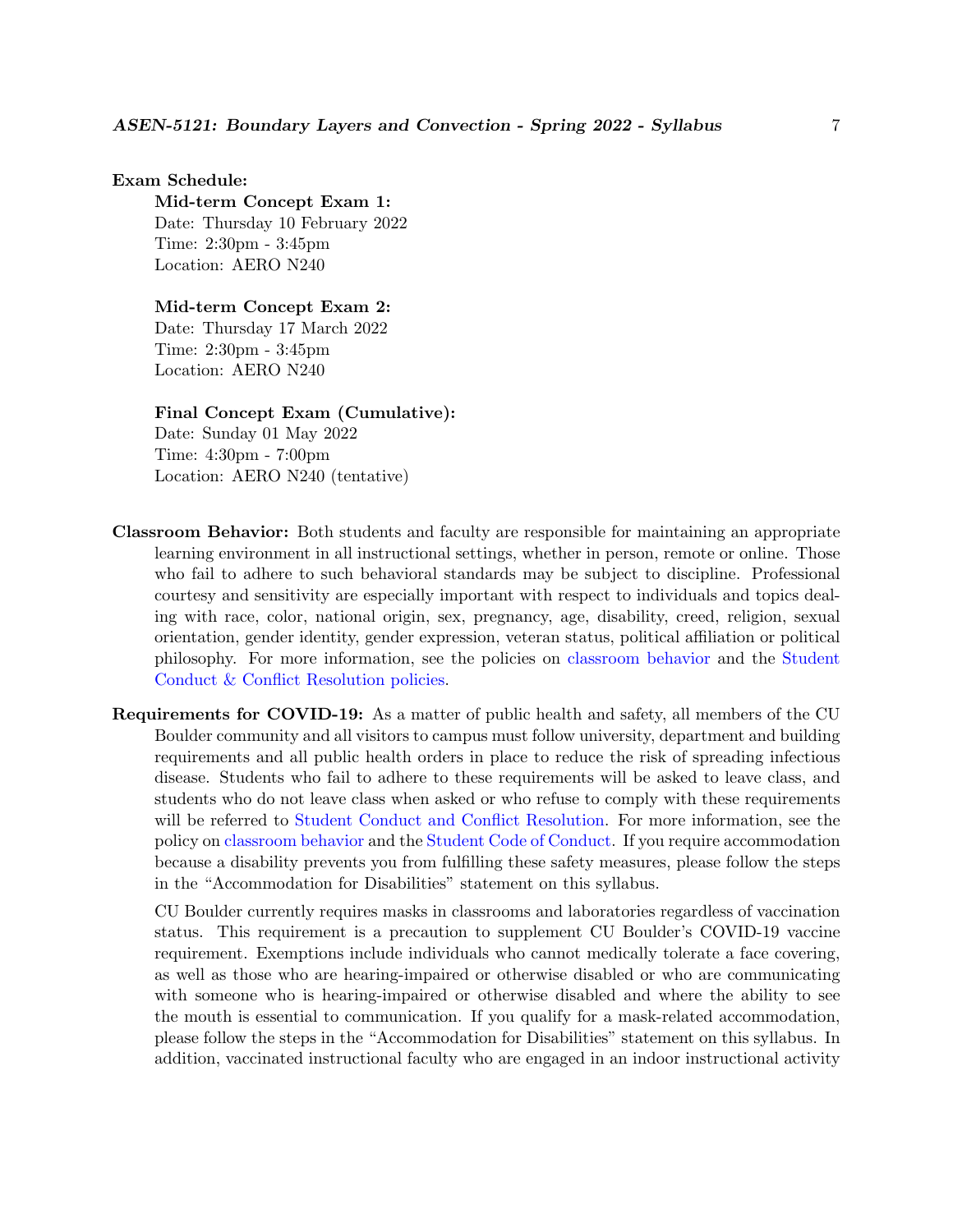and are separated by at least 6 feet from the nearest person are exempt from wearing masks if they so choose.

If you feel ill and think you might have COVID-19, if you have tested positive for COVID-19, or if you are unvaccinated or partially vaccinated and have been in close contact with someone who has COVID-19, you should stay home and follow the further guidance of the [Public Health Office](https://www.colorado.edu/health/public-health/quarantine-and-isolation) [\(contacttracing@colorado.edu\)](mailto:contacttracing@colorado.edu). If you are fully vaccinated and have been in close contact with someone who has COVID-19, you do not need to stay home; rather, you should self-monitor for symptoms and follow the further guidance of the [Public Health Office](https://www.colorado.edu/health/public-health/quarantine-and-isolation) [\(contacttracing@colorado.edu\)](mailto:contacttracing@colorado.edu).

- Class Specific Policies: Generally speaking, late submissions of assignments will not be accepted, and there will be no make-up quizzes or exams. That being said please contact the instructor if you are unable to submit an assignment or take a quiz or exam due to illness, technical issues, or other challenging extenuating circumstances. Reasonable accommodations will be made, where appropriate, provided you contact the instructor before the assignment due date or quiz/exam date. Specifically, students should contact the professor via a direct email at least 24hrs ahead of the specific deadline or quiz/exam. During standard class periods, when exams are not being administered, students are not required to notify the professor of absences due to illness and quarantine. If a student tests positive for COVID-19, they are NOT required to disclose this to the professor. Note that based upon current health situation of the professor and/or students, the professor may move class or office hours to a remote format in order to protect the health and safety of the full class. For these situations, the professor will aim to provide the class notification at least 24hrs ahead of time via an announcement through the course website.
- Accommodations for Disabilities: If you qualify for accommodations because of a disability, please submit your accommodation letter from Disability Services to your faculty member in a timely manner so that your needs can be addressed. Disability Services determines accommodations based on documented disabilities in the academic environment. Information on requesting accommodations is located on the [Disability Services website.](https://www.colorado.edu/disabilityservices/) Contact Disability Services at 303-492-8671 or [dsinfo@colorado.edu](mailto:dsinfo@colorado.edu) for further assistance. If you have a temporary medical condition, see [Temporary Medical Conditions](http://www.colorado.edu/disabilityservices/students/temporary-medical-conditions) on the Disability Services website.
- Preferred Student Names and Pronouns: CU Boulder recognizes that students' legal information doesn't always align with how they identify. Students may update their preferred names and pronouns via the student portal; those preferred names and pronouns are listed on instructors' class rosters. In the absence of such updates, the name that appears on the class roster is the student's legal name.
- Honor Code: All students enrolled in a University of Colorado Boulder course are responsible for knowing and adhering to the Honor Code academic integrity policy. Violations of the Honor Code may include, but are not limited to: plagiarism, cheating, fabrication, lying, bribery, threat, unauthorized access to academic materials, clicker fraud, submitting the same or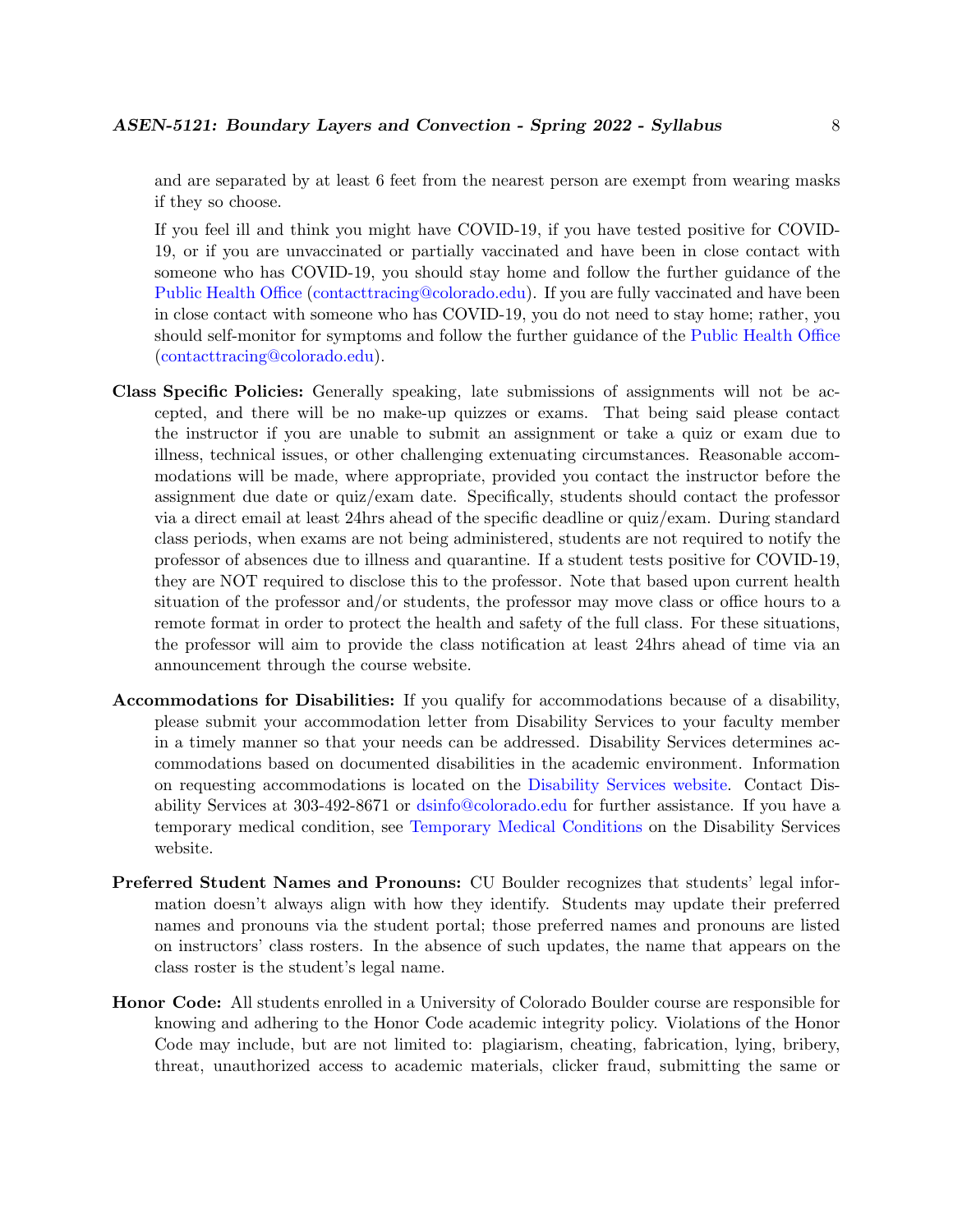similar work in more than one course without permission from all course instructors involved, and aiding academic dishonesty. All incidents of academic misconduct will be reported to the Honor Code [\(honor@colorado.edu;](mailto:honor@colorado.edu) 303-492-5550). Students found responsible for violating the academic integrity policy will be subject to nonacademic sanctions from the Honor Code as well as academic sanctions from the faculty member. Additional information regarding the Honor Code academic integrity policy can be found on the [Honor Code website.](https://www.colorado.edu/osccr/honor-code)

Sexual Misconduct, Discrimination, Harassment and/or Related Retaliation: CU Boulder is committed to fostering an inclusive and welcoming learning, working, and living environment. The university will not tolerate acts of sexual misconduct (harassment, exploitation, and assault), intimate partner violence (dating or domestic violence), stalking, or protectedclass discrimination or harassment by or against members of our community. Individuals who believe they have been subject to misconduct or retaliatory actions for reporting a concern should contact the Office of Institutional Equity and Compliance (OIEC) at 303-492-2127 or email [cureport@colorado.edu.](mailto:cureport@colorado.edu) Information about university policies, [reporting options,](https://www.colorado.edu/oiec/reporting-resolutions/making-report) and the support resources can be found on the [OIEC website.](http://www.colorado.edu/institutionalequity/)

Please know that faculty and graduate instructors have a responsibility to inform OIEC when they are made aware of incidents of sexual misconduct, dating and domestic violence, stalking, discrimination, harassment and/or related retaliation, to ensure that individuals impacted receive information about their rights, support resources, and reporting options. To learn more about reporting and support options for a variety of concerns, visit [Don't](https://www.colorado.edu/dontignoreit/) [Ignore It.](https://www.colorado.edu/dontignoreit/)

Religious Holidays: Campus policy regarding religious observances requires that faculty make every effort to deal reasonably and fairly with all students who, because of religious obligations, have conflicts with scheduled exams, assignments or required attendance. In this class, please notify the professor as soon as possible and at least one week prior to any assignment deadline or exam/quiz which conflicts with religious obligations; so that appropriate accommodations can be made.

See the [campus policy regarding religious observances](http://www.colorado.edu/policies/observance-religious-holidays-and-absences-classes-andor-exams) for full details.